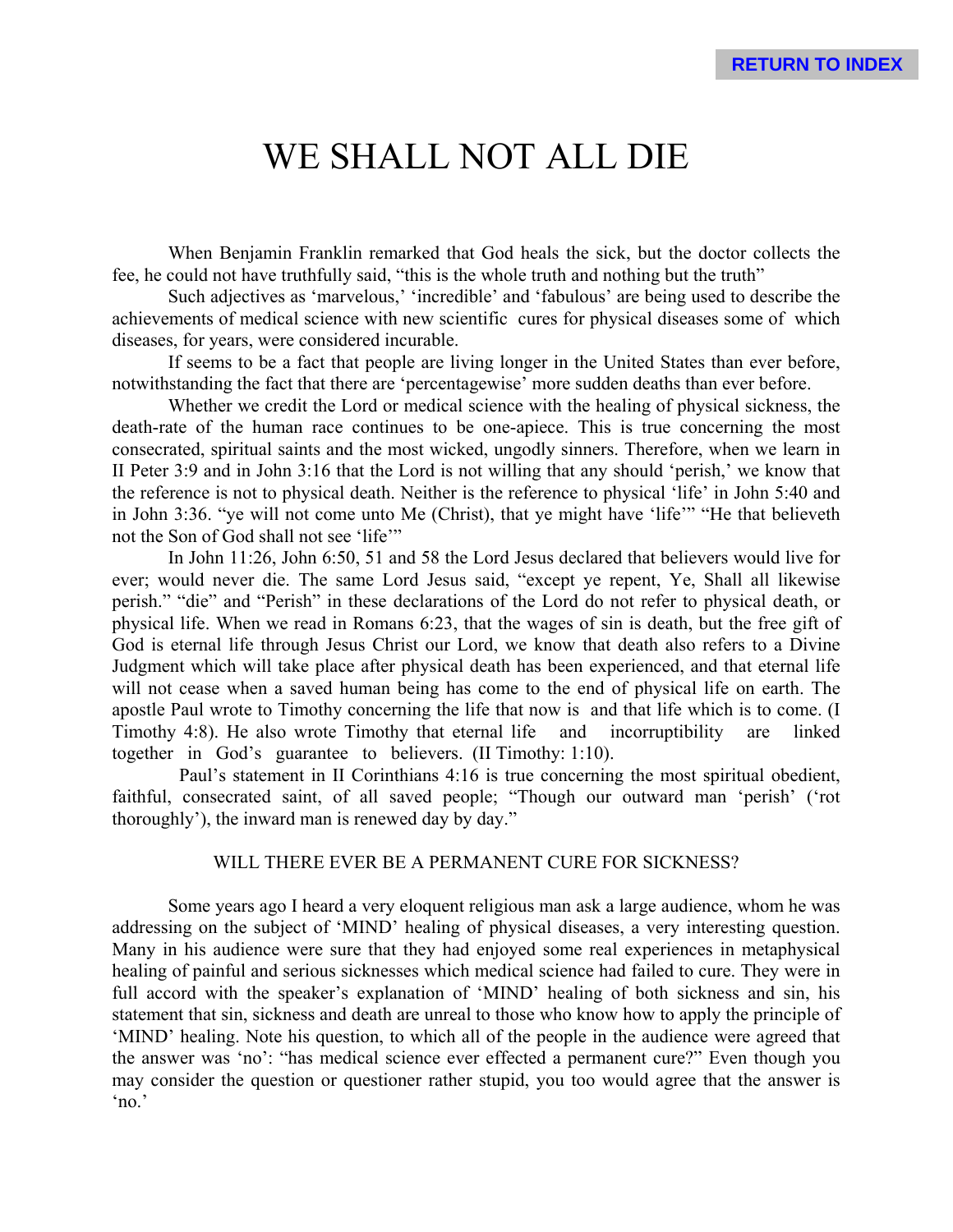What is a permanent cure for sickness? Will there ever be a permanent cure? Neither the metaphysical scientists nor the medical scientists offer a permanent cure.

Unless and until the great event of I Corinthians 15:51 to 55 and I Thessalonians 4:16 and 17 takes place, it will continue to be true that man cometh forth like a flower, and is cut down; he fleeth also as a shadow, and continueth not, "man that is born of woman is of few days and full of trouble." (Job 14:1 and 2).

We wonder just how much the marvelous discoveries of medical science or the more perfect understanding of 'MIND' healing will alter the truth of Psalm 90:10, "the days of our years are threescore years and ten; and if by reason of strength they be fourscore years, yet is their strength labor and sorrow; for it is soon cut off, and we fly away." "WE FLY AWAY." When will you and I 'FLY AWAY'? Where will we be after we fly away? This question is asked in Job 14:10: "man dieth, and wasteth away, yea man giveth up the ghost, and where is he?" Where are the more than twenty billion people who have said with David, "I go the way of all the earth?" (I Kings 2:2). The wise man, who wrote Ecclesiastes, answers this question in part, "then shall the dust return to the earth as it was; and the spirit shall return unto God Who gave it." (Ecclesiastes 12:7).

#### A NEWS BULLETIN

Some days ago I was jotting down some notes for this message while I was traveling on a train. I had just finished reading a Chicago newspaper, and on one page I counted about sixty-six death notices. We have all heard some radio newscaster say, "we interrupt this program to bring you an important news bulletin." Just as I finished reading the paper some one turned on the radio in the rear of the car. Everyone on the car was shocked to hear the report that sixty-six people had met sudden death in a plane-crash in Wyoming. If the people aboard that plane were not ready to meet God before the crash, they certainly did not have much time to get ready. God's Book tells us that "he, that being often reproved hardeneth his neck, shall suddenly be destroyed, and that without remedy." (Proverbs 29:1). The people in this land of Bibles have been often reproved. Only God knows how many of the sixty-six had a hope laid up in heaven. (Colossians 1:5).

Immediately I thought of another plane crash several years ago not many miles away from the crash that took the sixty-six. The passengers on that other plane were not only spiritual Christians, But were en route to far-away mission-fields where they were going to tell heathen about the Lord Jesus and eternal life. These Christians also went to sudden death. But the latter part of Hebrews 9:27 did not apply to them: "it is appointed unto men once to die, But after this the judgment." Christians are not to be judged with the unsaved after they leave this world. Christ said so, in John 5:24.

There was some other sad news by the radio newscaster that day. He reported 60,000 people had been made homeless and several hundred people had been killed by the tornado that hit Tampico, Mexico. The next news was the report that more people had been killed in North Africa, to add to the more than one hundred that had been brutally murdered in that same area.

Were the unfortunate people in the plane-crash, or in the path of the Mexico tornado, or in North Africa,

## IN THE WRONG PLACE AT THE WRONG TIME?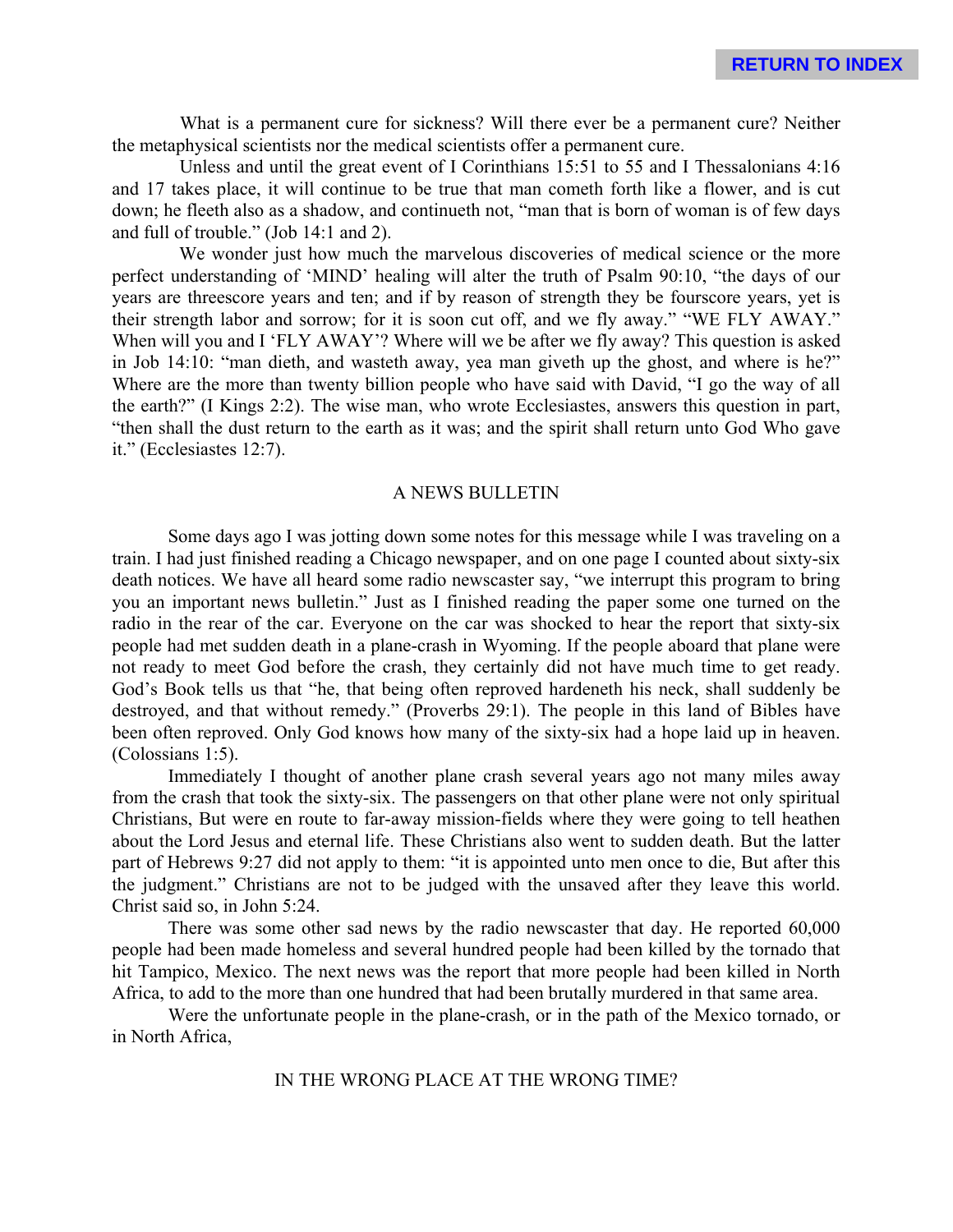I ask this question, because the newscaster, in referring to a former major disaster in which many people were killed or injured, said, "they were in the wrong place at the wrong time." Of course he believe that those who were killed died before their time. We would all say, if those sixty people had not been aboard that plane at the time it crashed, they would not have died at the time they died and as they died. Just when would they die? How many times have we heard some person say, "if he had lived a different life and had taken care of his physical health, he would be alive today."

Death has various and sundry ways of catching up with each and every member of the human race, and never fails ultimately to catch up with every one, whether that one is in the wrong place at the wrong time or in the right place at the right time. Some day, according to I Corinthians 15:51 to 55, death is going to fail, with Gods redeemed people.

There was nothing pleasant about the deaths of God's martyrs, John the Baptist, Stephen, James, Peter and Paul, and the heroes of faith in the eleventh chapter of Hebrews. They were all in the right place at the right time. But they died; that is, all but one (Hebrews 11:5).

Sin, sickness and death are world-wide. When we are told in I Timothy 2:4 that God will have all to be saved, and when we are told time and again, in God's Book, that believers are saved by grace, and will be saved forever, God means that they will be saved from the penalty of sin; and ultimately from all of the consequences of sin; redemption of soul, spirit and body; redemption from sin, sickness and death.

The redemption of the body, as well as the redemption of the soul, is God's guarantee to Christians (II Timothy 1:10). Moreover the hope of the Christian is to be numbered with those who are to remain and to be alive when Christ returns for body-redemption. (I Thessalonians 4:16 and 17). Until the realization of that Blessed Hope (Titus 2:13), all Christians, even the most spiritual and faithful, must join with the apostle Paul and say, "though our outward man 'perish' ('rot thoroughly'), yet the inward man is renewed day by day." (II Corinthians 4:16). Neither medical science nor 'MIND' healing can, or will, change our corruptible bodies and save any from physical death.

Christians groan within themselves, waiting for the redemption of the body. (Romans 8:23).

### THE DEATH OF THE WHOLE CREATION

I am not advertising 'LOOK' magazine, But every one should know the truth that is published in the November Fifteenth (1955) issue, in the three articles describing conditions in Africa. The truth in these three messages certainly confirms the truth of Romans 8:20 to 23 and I John 5:19: "The whole creation groaneth and travaileth in pain together until now" . . . "The creature was made subject to vanity." "The earnest expectation of the creature waiteth for the manifestation of the sons of God." "Ourselves (Christians) also groan within ourselves, waiting for the redemption of our body." "We know that we are of God, and the whole world lieth in wickedness (in the embrace of the evil one)."

We read in I John 3:8 that the Son of God was made manifest that He might destroy the works of the devil. We read in Hebrews 2:14 that Christ, Who was in the form of God, became a Man, that He might destroy Satan's 'death' power. The Lord Jesus, in Luke 13:16, made known the truth that Satan could bind human beings in sickness, even the daughters of Abraham.

Satan is having phenomenal success in Africa where the creation is certainly groaning and travailing in pain together until now. In the 'LOOK' article headed "AFRICA, LAND OF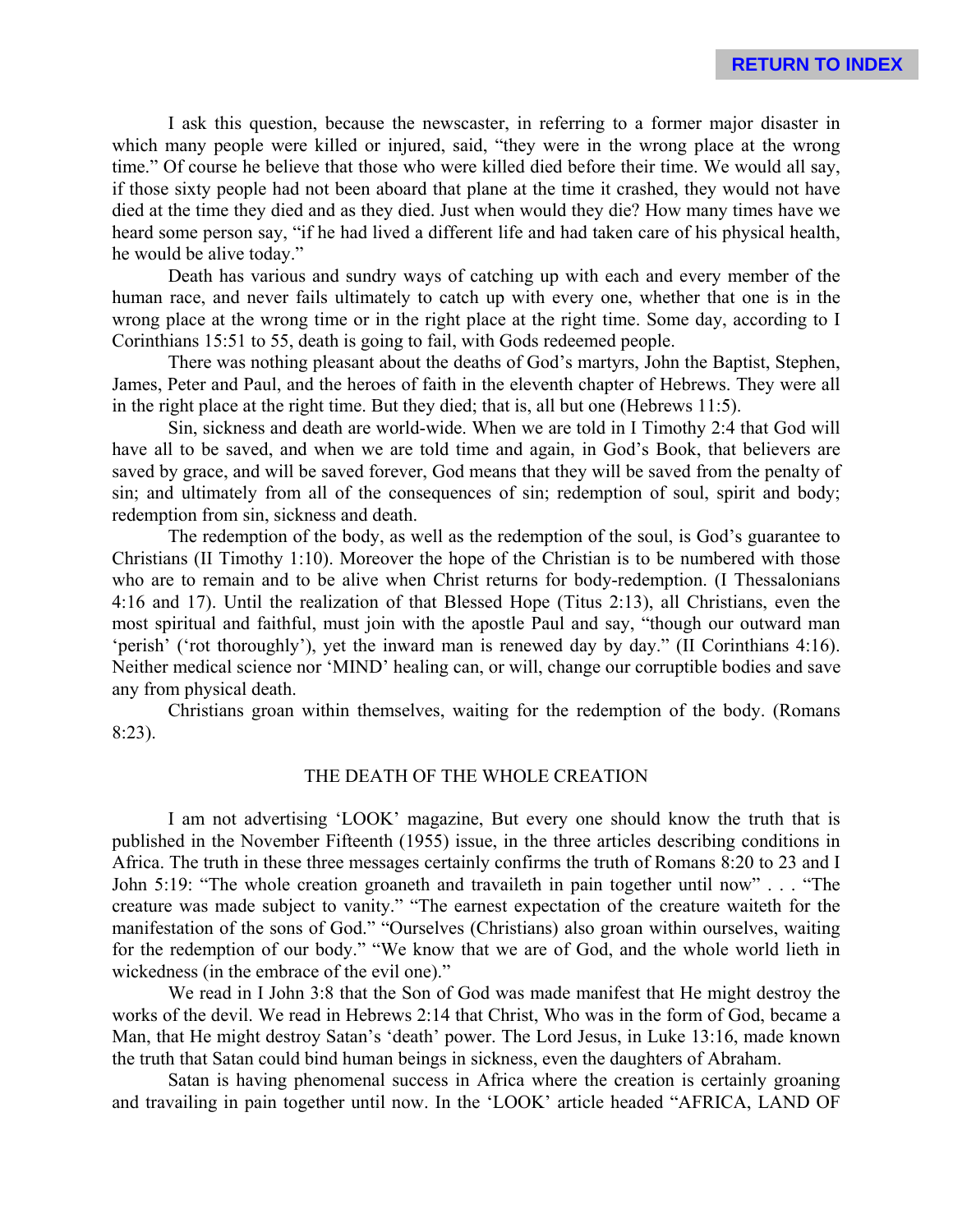VIOLENCE," we read, "most normal killing, in Africa, is done at night" . . . "it is then that you hear the dying screams, as one world feeds upon another." In this article it is stated that the hyenas can not kill their own meat; but they dine off of the lion's leavings; and in the end the hyenas eat the lions. The natives fear the hyenas, because they know when the end comes the hyena will be their tomb. "The struggle is endless."

The writer concludes his article by stating that in the great struggles between the whites and blacks in Africa, nobody is winning. But the hyena always wins. That is why he laughs. We have quoted only a few statements to confirm the truth of Romans 8:20 to 23.

The Christian missionaries in Africa could confirm the truth of Romans 8:23, that the Christian natives have bodies of humiliation, corruptible bodies, dying of divers and sundry physical diseases.

The groaning and travailing creation is waiting for the manifestation of the sons of God. Christians are waiting for the great event of Philippians 3:20 and 21.

The natives of Africa are dying from every known disease. Many of them unnecessarily afflict their bodies and torture their minds, in their religious ceremonies. Satan is in control. Physical death in that dark country, as in India and China, is on a wholesale scale. In the three countries more than 20,000 people die every twenty-four hours.

# DESTRUCTION IN OTHER LANDS

After reading the several articles concerning dark Africa I read of the awful destruction of property in the recent tornadoes, Diane, Hazel, Ione, Janet and others, and the final estimate of the number of persons who were killed.

Now one day later I am reading in the newspaper that forty-four persons were killed today in a plane-crash near Denver, Colorado. As some one has said, quite frequently death seems to be working overtime in so-called Christian lands.

Evangelical Christianity has made the United States a great nation. Here in this so-called Christian land, after nineteen hundred years of Christianity, we are enjoying the greatest material prosperity ever known. This is very largely because we are spending billions of dollars in the manufacture of defensive and offensive weapons of war. We are getting ready to keep from getting killed or to kill other human beings. How long is this to go on? Some day this will be no more, according to Isaiah 2:1 to 4 and Isaiah 11:1 to 9. In the meantime we shall continue to hear of "the survival of the fittest." We shall hear of wars and rumors of wars.

Just at this present time there are thousands upon thousands of maimed, blind, limbless, sick and wounded ex-soldiers, who will never in this life again have sound bodies, if the great event of I Thessalonians 4:16 and 17 does not take place during this present generation, before they go the way of all the earth. However, the sad truth is, that this great event will not mean redemption bodies for those who have no hope (I Thessalonians 4:13 to 15), but for those who have been begotten into a living hope by the resurrection of Jesus Christ from the dead to an inheritance incorruptible, undefiled and that fadeth not away. (I Peter 1:3 to 9). "This corruptible shall put on incorruption." (I Corinthians 15:53). When? When the great moment of I Corinthians 15:51 is at hand, at Christ's coming (I Corinthians 15:22 and 23).

#### PASTOR RUSSELL'S LIFE AND DEATH MESSAGE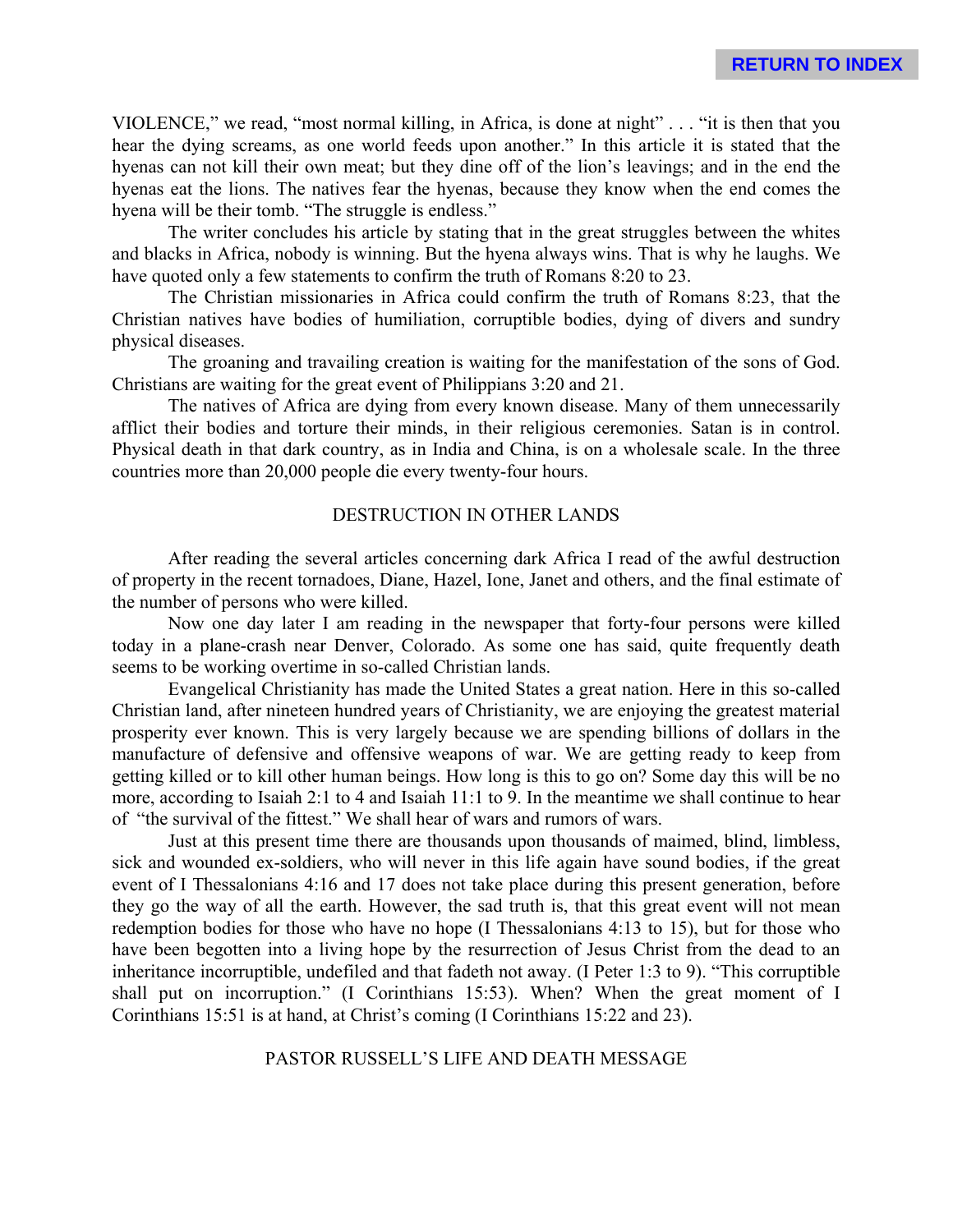About the time the eloquent metaphysical lecturer and all in his audience (all the loyal disciples of a lady prophet) agreed that medical science had not effected a 'permanent' cure for man's physical diseases, but that the perfect understanding of 'MIND' healing would ultimately prove to be the 'permanent' cure for sin, sickness and death, the faithful disciples of another religious prophet were printing and distributing all over this land and other lands the message of their prophet, Pastor Charles T. Russell, entitled

#### MILLIONS NOW LIVING WILL NEVER DIE.

Pastor Russell was quite positive that the Lord Jesus would return to establish God's Great Theocracy in the Fall of 1914. Pastor Russell expected to be alive and not die.

Several times in the fourth chapter of Daniel we read of 'seven times.' Pastor Russell interpreted this to mean 7x360 years or 2520 years. So he taught that the King of Babylon conquered Judah and Jerusalem in 606 BC; and that this marked the beginning of 'the times of the Gentiles' (politically). (Luke 21:24). So 2520 years added to 606 BC brought to an end the times of the Gentiles in 1914 AD But the great event mentioned in I Thessalonians 4:13 to 18 and in I Corinthians 15:51 to 55 did not take place in 1914 AD. It has not yet occurred in this year 1956 AD (nor 2002 and still counting)

Although Pastor's Russell's favorite verse was Ecclesiastes 9:10, "there is no work, nor device, nor knowledge, nor wisdom in the grave, whither thou goest," we may be sure that he now knows the great error of his 'Millennial Dawn' and his universal 'kingdom-salvation' teaching. In part his great blunder was due to the fact that he knew not the difference between the prophesied 'kingdom of heaven' and 'the unprophesied BODY (CHURCH) of Christ.' He knew nothing of the glorious heavenly position of BODY-members, seated with Christ in the heavenlies. (Ephesians 2:4 to 6).

Pastor Russell's disciples should teach their people the truth that Millions Now Dying Will Never Live. They do not like the question of the Lord Jesus, in Matthew 23:33, "how shall ye escape the damnation of hell?" They do greatly err when they say that 'hell' in this verse and in Matthew 10:28 means the grave. They do not preach the truth concerning John 3:36: "he that believeth in the Son hath everlasting life; and he that believeth not the Son shall not see life; but the wrath of God abideth on him." Surely we should all know that there is a great difference between having everlasting life and being visited by the wrath of God. Unbelievers 'shall not see life,' but shall have their part with the vilest, most wicked lost sinners, according to Revelation 21:8. It therefore certainly behooves every member of Adam's race to read or repeat John 3:36 several thousands times.

The eloquent 'MIND' healer, with his unscriptural and unscientific metaphysical remedy for sin, sickness and death, as well as the lady prophet who claimed that she discovered that remedy in 1866, and also the 'Millennial Dawn' prophet, with his 1914 miscalculation, all being included with the sinners whom God saw when he looked down from heaven, according to Psalm 14:2 and 3, Psalm 53:2 and 3 Ecclesiastes 7:20, after proclaiming for many years their false 'redemption' schemes, sinned, became sick and they died. Their sin, sickness and death were indeed real.

The Lord Jesus loved Lazarus and his sisters, Mary and Martha, in rather a special way. Lazarus was very sick. Mary and Martha sent this message to the Saviour, "Lord, he whom Thou lovest is sick" (John 11:3). There are millions today, members of the Church loved very much by Christ (Ephesians 5:25), who are sick. Some of them may be like sick Epaphroditus, sick nigh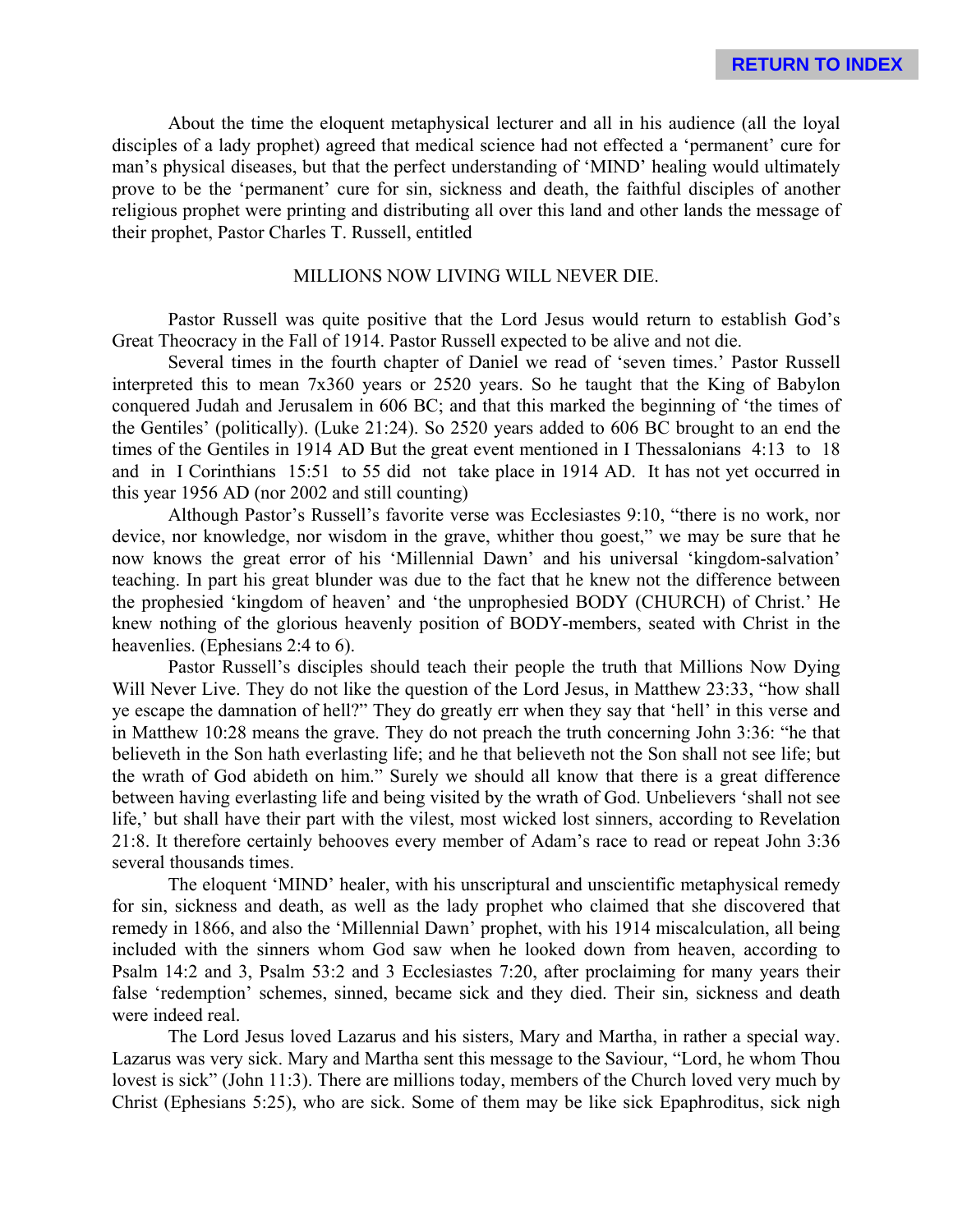unto death: "because for the work of Christ he was nigh unto death, not regarding his life." (Philippians 2:30).

More than 45,000 people on this earth die every twenty-four hours. More than one hundred die every hour in the United States. Among those who are dying daily are more than a few members of the Church, The Body of Christ, whom He loves very much indeed.

### MATERIAL AND RELIGIOUS COSMETICS

There are far more than one thousand radio and television broadcasts every twenty-four hours that are sponsored by manufacturers of cosmetics for the outside of the body and drugs for the inside. There are more than one thousand religious broadcasts every twenty-four hours conducted by religious healers who insist that Jesus heals, and that sick people can be miraculously healed without physicians and medicines, just as they were healed in the days of the Lord Jesus and His apostles. There are millions of saved and unsaved people on this earth who know that physicians and medicine have restored them to health. There are at least several million saved and unsaved religious people who are sure that they were definitely healed by Christ, the Great Physician. If honest, they will all admit that there are many physical infirmities and afflictions which neither medical scientists nor Christ and Christians are healing. They will also admit that millions of faithful 'sick' Christians, who believed Ephesians 3:20 concerning God's unlimited power, and who prayed fervently for Divine healing, died. They know that some of the millions were young, some old, some middle-age. They know also that Christians may be healed of sickness, once, twice, or a dozen times, but sooner or later it will be said of them, if the great event of I Corinthians 15:51 to 55 does not bring the great change, as it was said of Stephen, "he fell asleep" (Acts 7:60), or of David in Acts 13:36 and Acts 2:29: "David saw corruption" . . . "He is both dead and buried, and his sepulchre is with us unto this day."

Christians should be able to say something even better than Psalm 23:4 and 11:65; "though I walk through the valley of the shadow of death, I will fear no evil; for Thou art with me" . . . "Precious in the sight of the Lord is the death of His saints." Read very carefully Hebrews 2:14 and 15 and II Timothy 1:9 and 10.

If you are a Christian, believe with all your heart Ephesians 2:4 to 6 and II Corinthians 5:8; you have been made alive in Christ Jesus; you are already sitting down in the heavenlies in and with Christ; and to be absent from the body means to be present with the Lord. Then believe Ephesians 1:13 and 14, that the Holy Spirit, Who indwells you, is the earnest and Divine guarantee, the Divine seal of assurance, that the Lord Jesus must and will return for the redemption of your corruptible body of humiliation, which will continue to 'rot thoroughly' (II Corinthians 4:16), until the glorious, wonderful 'in a moment' event of I Corinthians 15:51 to 55 takes place. There are more than two hundred plain statements in the Bible that the same Lord Jesus, who ministered on this earth, in the land of the Jews, will return first for the 'body redemption' of His saved ones and will then come hack to the land of the Jews.

## CHRIST IS COMING TO JUDGE THE QUICK AND THE DEAD.

In Acts 10:42 we are told by Peter that Christ is coming to judge the quick (living) and the dead. Paul declared this same fact in II Timothy 4:1. They were directed by the Holy Spirit to write this truth. First, Christ is coming to be admired in His saints, and then to visit His wrath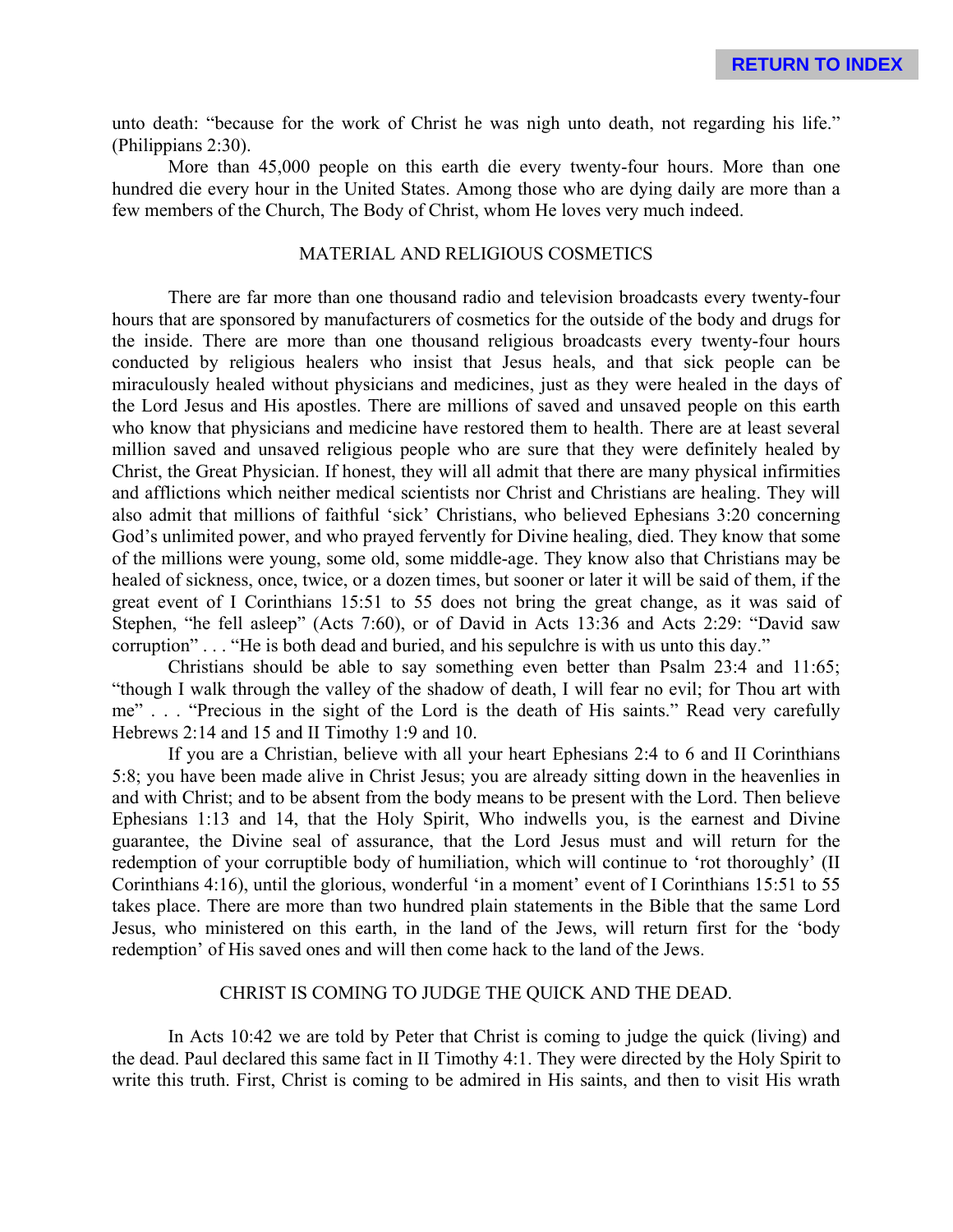upon those who are not His saved ones. This we read in II Thessalonians 1:7 to 10. "When He shall come" (in II Thessalonians 1:10) is in the Greek, "when He shall have come."

You have doubtless heard the preacher's answer to one of his members who asked the meaning of the 'quick' and the 'dead.' The pastor gave him an illustration. He said, "you go down to the outer-drive here in Chicago at the time the traffic is very heavy and try to cross the drive: if you are not 'quick,' you will be 'dead.' "I thought of this when we heard all of the thousands of warnings to motorists who were determined to go motoring Labor Day week end. In almost all of the warnings we heard the much-used statement, "the life you save or lose may be your own." Each one thought that he or she would not be among those who were to die in an auto accident. But several hundred were killed. We say, if they had not driven in that heavy traffic, they would not have died. Some of those killed were 'quick,' but not 'quick' enough. Did they die before their time?

## DID THE RICH FOOL DIE BEFORE HIS TIME?

Every person on this earth should read the Book of Ecclesiastes many, many times. After reading this Book all of us think, or should think, of a statement and a question from the heart and lips of the Son of God, "man's life consisteth not in the abundance of the things which he possesseth." (Luke 12:15). "What shall it profit a man, if he gain the whole world, and lose his own soul?" (Mark 8:36).

Millions are today following in the path of the rich fool. They haven't time to think about the next world. They heed not the warning, "every one of us shall give an account of himself to God." (Romans 14:12). They are too busy getting and holding on to what they get and increasing their worldly goods. Others are lovers of pleasure more than lovers of God. All are too busy having a good time to think about the probability or certainty of a bad time after they leave this world. The rich fool said: "I have no room where to bestow my fruits. I will pull down my barns, and build greater. I will say to my soul, Soul, thou hast much goods laid up 'for many years'; take thine ease, eat, drink, and be merry. But God said unto him, thou fool, this night thy soul shall be required of thee; then whose shall those things be, which thou hast provided?" (Luke 12:15 to 20). The rich man and God did not agree as to how long the man was to live on earth. Does any person die ahead of time?

#### THE PASTOR TOLD ONE OF HIS MEMBERS HE MIGHT.

The young man, who was an excessive cigarette-smoker either unable or unwilling to abandon his habit, asked his pastor this question, "can a person who smokes cigarette go to heaven?" The pastor replied: "it is altogether possible and probable, and in your case the chances are that you will reach there ten years ahead of time."

As we read the account of the ministry and message of courageous, faithful Stephen, as recorded in the seventh chapter of Acts, we know that that messenger of the Lord was in the right place at the right time. Stephen was right where the Lord wanted him to be. But the selfrighteous, guilty, condemned religious people to whom Stephen spoke were by no means pleased with his message. So they stoned him to death. Did Stephen die before his time, or right on time?

Stephen and Philip, the evangelist, were very spiritual, very active, very courageous servants of the Lord Jesus. They were outstanding, as we may learn by reading Acts 6:1 to 8 and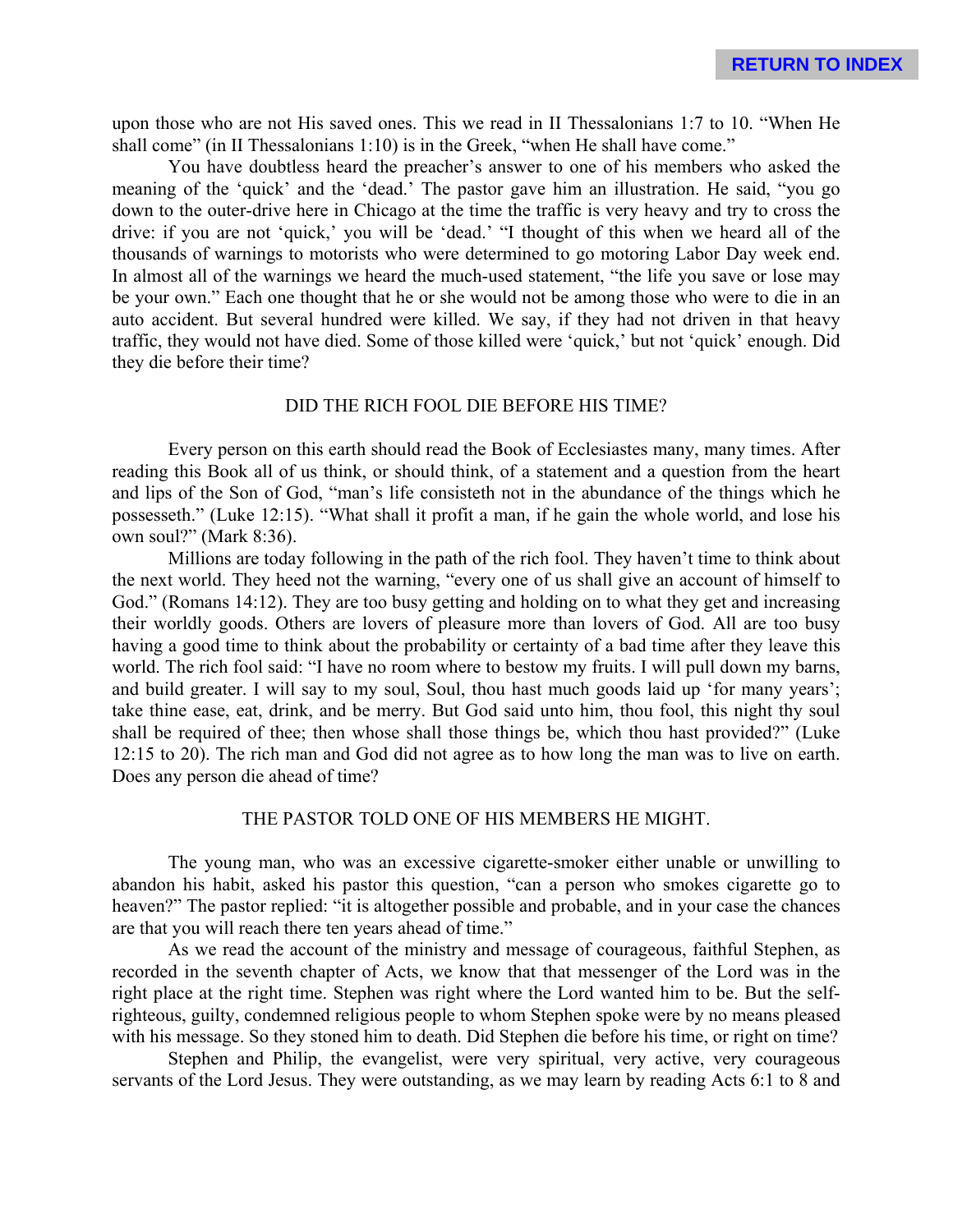8:5 to 15 and Acts 7:51 to 60. Obviously with the same qualities and qualifications they went forth to boldly, uncompromisingly proclaim the Divine Truth committed to them.

In Acts 21:8 and 9, many years after the Lord sent forth Philip, the evangelist, he and his spiritual family were at work for the Lord. In Acts 7:51 to 60 is recorded the death of Stephen. Why did the Lord permit Philip to go on in Christian work for more than twenty years, and not permit Stephen to live twenty months after they went forth at the same time? Inasmuch as Christ had raised several from the dead, and Peter, in Acts 9:36 to 43, raised a dead woman to life, why did not the Lord raise Stephen from the dead? The Lord certainly could have used faithful Stephen for many years.

In Acts 12:1 to 12 we read the record of two other faithful servants of the Lord in jail, the apostles James and Peter. According to Herod both were to be put to death by Herod's sword. The Lord permitted Herod to murder James, in fulfillment of Matthew 20:23. The Lord sent His angel to slay Herod after His angel had miraculously saved Peter from Herod's sword. (Acts 12:23). The Lord was not yet ready for John 21:18 and 19 to be fulfilled. Peter had to write two Epistles later on. In due time Peter said, "shortly I must put off my tabernacle (body), as our Lord Jesus Christ hath showed me." (II Peter 1:14).

As we read the Book of Acts and Paul's Epistles we would perhaps judge that Paul's enemies, many times, tried to kill him. But they could not until the time of His departure was at hand. (Acts 14:19 . . . Acts 23:11 and 12 and II Timothy 4:6.)

Paul was indeed called according to God's eternal purpose. (Romans 8:28 and Ephesians 1:11). Are you? Can you say with Paul, "we know that all things work together for good to them that love God, to them who are 'called according to His purpose'?" Can you say with Spurgeon, "not one shaft nor plague can hit until the God of love sees fit?" Can you glory with Paul in physical infirmities and in soul distresses? (II Corinthians 12:10).

It will prove of interest to read the second chapter of Paul's Epistle to the Philippians. In Philippians 2:19 and 20 Paul mentions Timothy. In I Timothy 5:23 we learn that Timothy was afflicted with 'oft sicknesses.' In II Corinthians 12:6 to 12 and in Galatians 4:13 to 15 we learn that Paul was afflicted with physical infirmities, in which he gloried. In Philippians 2:25 to 30 we learn that Epaphroditus was a very sick man, that he almost died because of too much work for the Lord. The Lord had mercy on sick Epaphroditus. Did Paul prescribe wine for Epaphroditus, as he did for Timothy? Why did not the apostle Paul bless handkerchiefs and heal both Timothy and Epaphroditus, as he did the many sick people of Acts 19:11 and 12? Why was it that Paul put hands on sick idolatrous heathen in Acts 28:1 to 9 and healed them, and he could not do the same for sick Timothy and sick Epaphroditus?

For a limited time even carnal Christians (I Corinthians 3:1 to 5 . . . I Corinthians 6:3 to 7) exercised the special gifts of healing (I Corinthians 12:8 to 11). It is interesting to note that in Paul's two Epistles to Timothy, about twenty things Timothy was instructed to do. However he was not told to heal any sickness, or to carry on with the miraculous gifts of I Corinthians 12:8 to 11. For some reason God had changed His spiritual program to a 'signless' program. Keep in mind I Corinthians 3:1 to 5 and I Corinthians 6:3 to 7 and I Corinthians 11:22 and 30, and know that the first-century Christians did not exercise the miraculous 'sign' gifts, because they were more faithful and spiritual than God's present-day spiritual, faithful saints.

### THE HEALING OF EPAPHRODITUS AND KING HEZEKIAH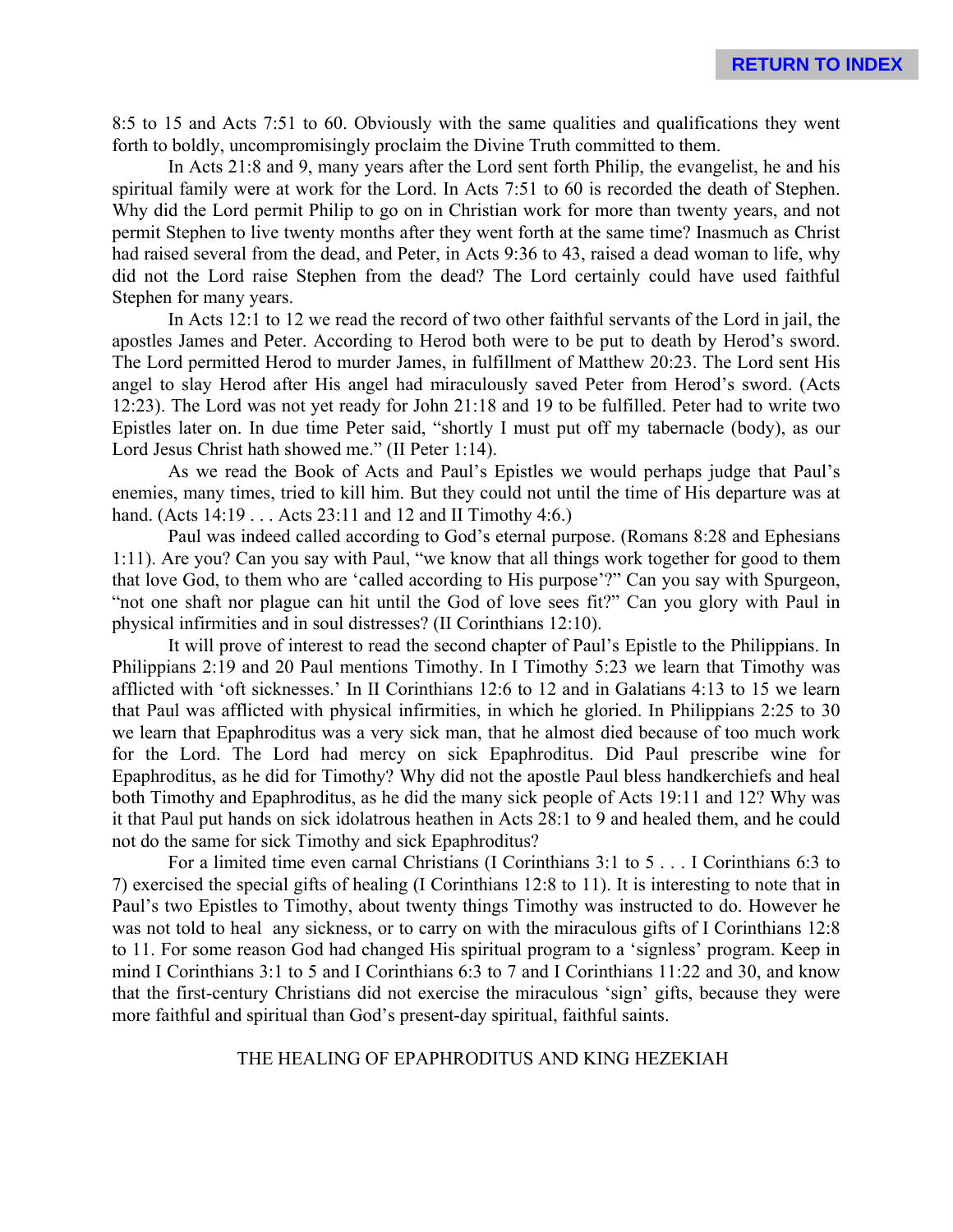Every Christian knows that God is his heavenly Father; and that God is able to do for Christians exceeding abundantly above all that they can ask or think. (Ephesians 3:20). But they know also that every true and faithful Christian is called upon to suffer for Christ's sake, and to groan within himself waiting for the redemption of the body. (Romans 8:23 . . . II Timothy 3:12).

Every Christian should know what God's eternal purpose is, and should be a faithful steward of the mysteries of God (I Corinthians 4:1 to 4 . . . Ephesians 1:11 and 3:9). Moreover with this knowledge and faithful service, every Christian should most heartily believe Romans 8:28, "all things work together for good to them that love God, to them who are the called according to His purpose."

Millions of God's spiritual, faithful, fruitful, obedient children, since the days of Christ and His apostles have been blind, or lame, or deformed, or deaf and dumb, some of them limbless. Others have been paralyzed, or otherwise seriously and painfully sick. Some have starved to death. Among the more than 45,000 people who die every twenty-four hours from pneumonia, malaria, tuberculosis, cancer, polio, malnutrition, heart trouble, leprosy, in air plane and train crashes, automobile accidents, drownings, bullets and hundreds of other ways, some who are giving up the ghost are spiritual, faithful saints.

Many Christians, who have been healed physically, are more than grateful to some faithful physicians or surgeons for their restored health. Christians, who have been healed in answer to prayer, in the Name of the Lord Jesus Christ, either with or without the ministry of a physician, do praise God and thank Him for the healing. But they know full well that they will go the way of all the earth, no matter how expert the faithful physician may be, no matter if a million faithful saints pray fervently for their healing, if the great event of I Corinthians 15:51 to 55 does not take place before they meet their death appointment.

The healing of Epaphroditus is God's 'healing' pattern for His saints in this age and dispensation of grace; special 'elective' healing. The days of Epaphroditus on earth were prolonged after he was sick nigh unto death.

Since the day the Lord raised up Epaphroditus from his deathbed He has raised up many saints and sinners from serious illness. Did Epaphroditus make a mistake by working so diligently for Christ, without regard to his own life, that he was so seriously ill? We wonder if Paul advised Epaphroditus to slow up. We wonder if Paul slowed up (Philippians 2:24 to 29).

King Hezekiah's days on earth were prolonged. He too was sick nigh unto death. He prayed and wept to be restored to health (II Kings 20:1 to 12). How many Christians have you met in your life, for whom it would have been far better, so far as their testimony for the Lord is concerned, had they died weeks, or months, or years before they died?

At the time Hezekiah was sick unto death he had a pretty good record as compared with the other kings of Judah. As Hezekiah prayed and wept for healing he reminded God of his good record. (II Kings 20:3). He wept sore. God was moved, and said unto Hezekiah, "I will add unto thy days fifteen years. I have seen thy tears. I will heal thee." (II Kings 20:6). "And he recovered."

When the added fifteen years were at an end, "Hezekiah then slept with his fathers, and Manasseh, his son, reigned in his stead." (II Kings 20:20 and 21).

Manasseh was twelve years old when he began his reign in Jerusalem. He reigned thirty-one years. He was born three years after Hezekiah received Divine healing. If Hezekiah had not been healed, his wicked son would never have been born. "The Lord turned not from the fierceness of His great wrath, wherewith His anger was kindled against Judah, because of all of the provocations that Manasseh had provoked Him withal." (II Kings 23:26 to 28)." Perhaps no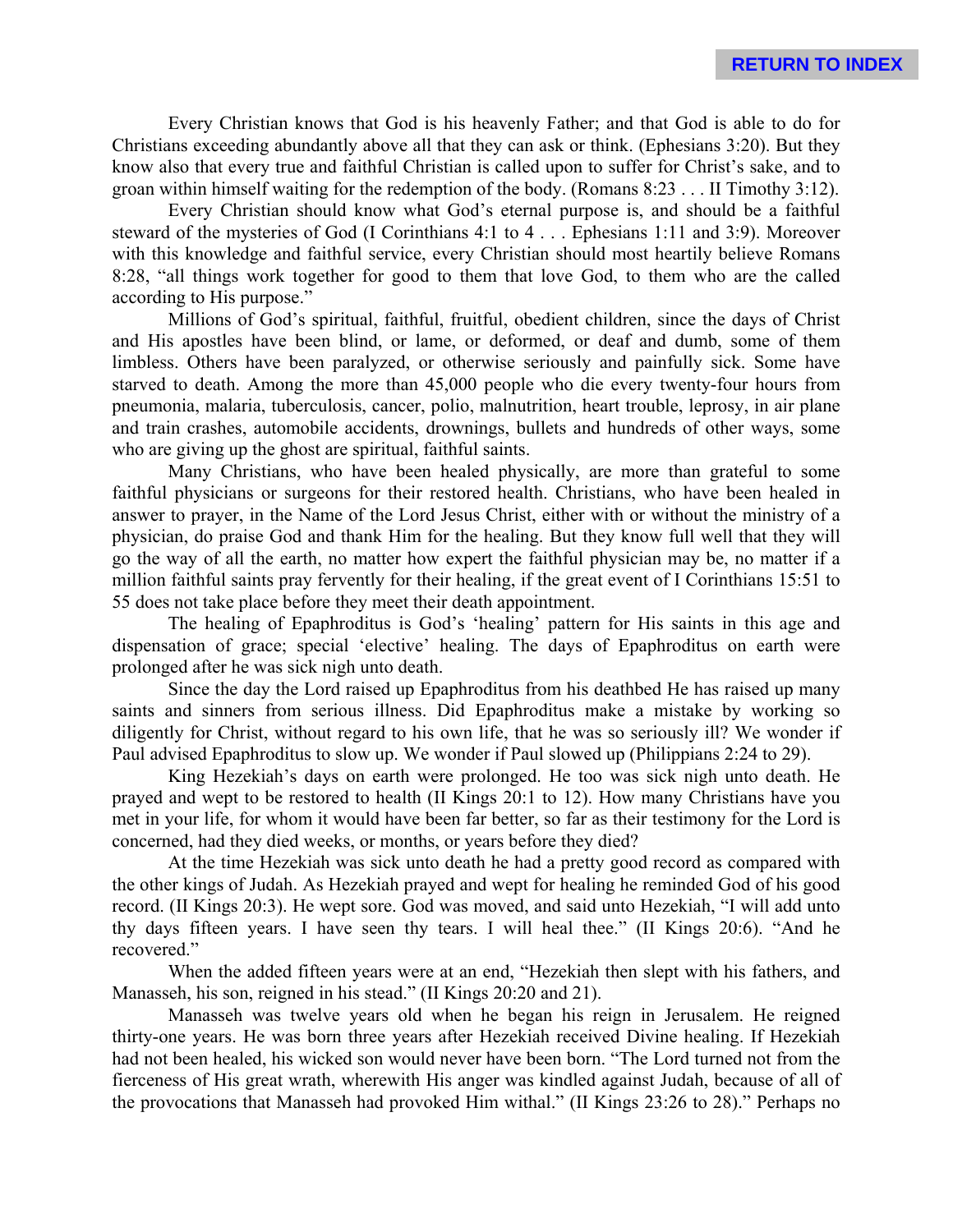man has ever reigned as king who was worse than wicked Manasseh, the son of Hezekiah. What would be your answer, if some one should ask you whether or not it would have been far better had Hezekiah died at the time he was sick unto death?

After we read all that is recorded in the Bible concerning the apostle Paul, we must be convinced that the Lord did protect and preserve Paul, prolonging his life till his work was finished; but Paul was not healed physically.

After the apostle Paul said, "be ye followers together of me" (Philippians 3:17), he said: "I know how to be abased, and I know how to abound: I am instructed both to be full and to be hungry, both to abound and to suffer need." (Philippians 4:11 and 12). This testimony was added to II Corinthians 12:10: "I take pleasure in infirmities, in reproaches, in necessities, in persecutions, in distresses; for Christ's sake." How many Christians can say, "this goes for me too?" Sickness has often proved to be a blessing with Christians.

# IN WHAT SENSE DID CHRIST BARE OUR SICKNESSES?

In Matthew 8:16 we read that Christ healed 'ALL' that were sick. Note, Matthew 8:17: "that it might be fulfilled which was spoken by Isaiah the prophet, saying, Himself took our infirmities, and bare our sicknesses." First, we observe that the Greek word translated 'BARE' in Matthew 8:17 is altogether different from the Greek word used in I Peter 2:24, where we read that Christ 'bare' our sins in His own body on the tree.

There are some very faithful, spiritual saints of God, who quote Matthew 8:16 and 17 and I Peter 2:24, together with Hebrews 13:8, to prove that the healing of physical diseases is in the atoning work of Christ, as is the salvation of the sinner's soul. They heartily and radically disagree with the healing theories of the 'MIND' healers, who reject and repudiate the teaching of evangelical Christians, that salvation from sin is by God's grace and God-given faith in the shed blood of the crucified and resurrected, eternal, omnipotent, sinless Christ, Who was God in human form.

All evangelical Christians do not agree that healing of sickness is guaranteed to saved people in the vicarious suffering of the Lord Jesus; but they are all agreed that the true and living God, the God and Father of our Lord Jesus Christ, hears and answers only the prayers of believers whose sins have been cleansed by the precious shed blood of God's Beloved Son. In this sense it is true that when God does heal the sick in answer to the fervent prayer of a righteous man, it is on the grounds of the once-for-all sacrifice of Christ on the cross. But the return of Christ is a 'must' for our immortality.

## CAREST THOU NOT THAT WE PERISH?

When the disciples of Christ were with Him in a boat on the stormy sea, and the water was filling up the boat, the Lord was asleep in the boat. "They awake Him, and say unto Him, Master, carest Thou not that we perish?" (Mark 4:38). In II Peter 3:9 we read that the Lord is not willing that any should perish. The Lord Jesus died on the cross, so that believing sinners might not perish. (John 3:16). The Lord Jesus said, "except ye repent, ye shall all likewise perish." (Luke 13:3 to 5). "The preaching of the cross is to them that 'perish' foolishness." (I Corinthians 1:18). Israel's high-priest, although he did not understand his own words, in John 11:50, said that if Christ did not die, the whole nation of Israel would perish. In John 10:28 we have the words of the Lord Jesus, "I give unto them eternal life, and they shall never 'perish.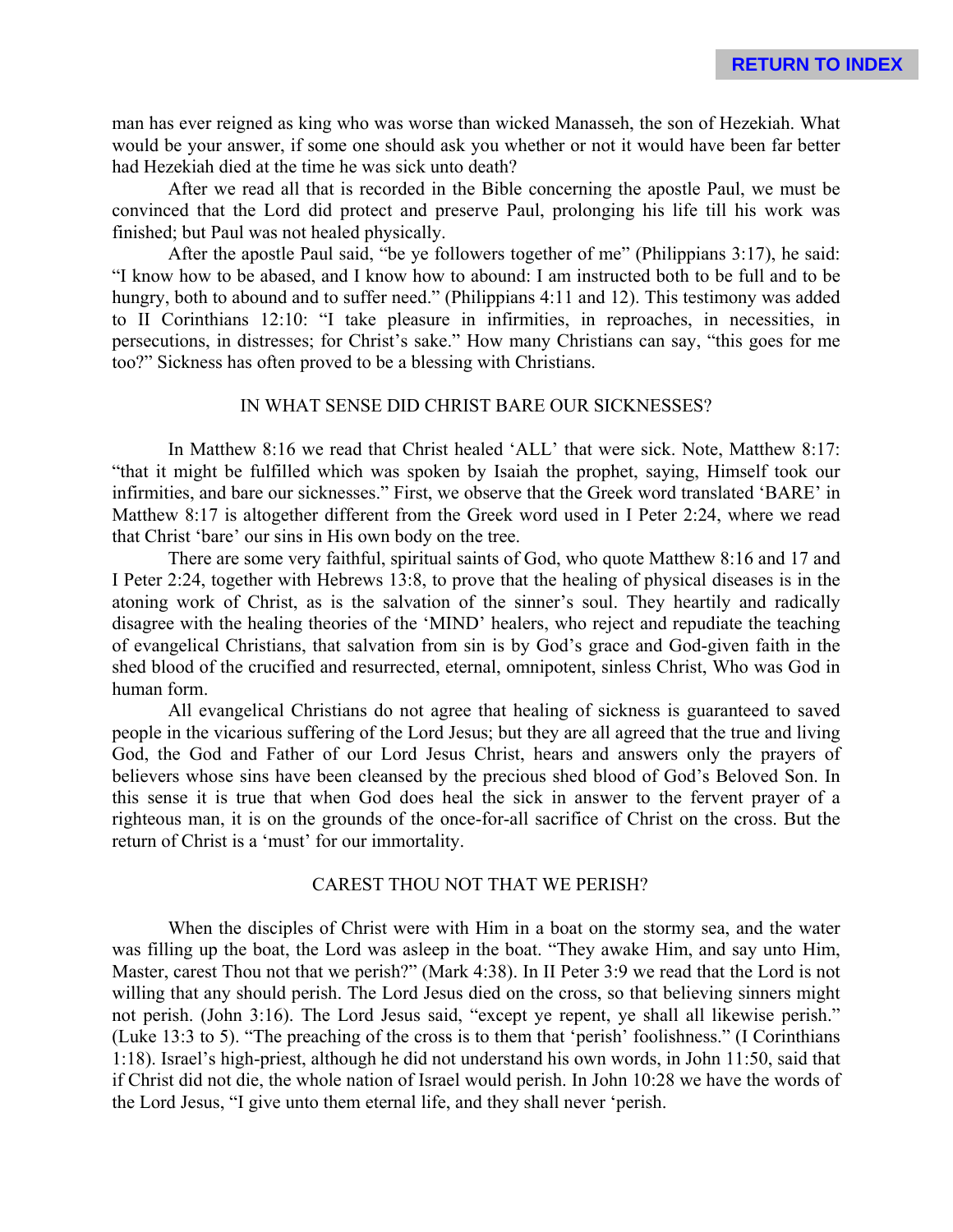Although the Lord Jesus did save from physical death (temporarily) those disciples with Him in the boat on the stormy sea, all of them did perish later on, in that they experienced physical death; absent from the body and at home with the Lord. Not one of His disciples was lost except the son of perdition, Judas. (John 17:12).

So we should see that the word 'perish,' when referring to physical death, means something quite different from the word 'perish' in John 3:16 and John 3:1610:28 and in II Peter 3:9. In these Scriptures 'perish' means death and after-death Divine judgment and wrath. In Revelation 20:6 we read of those on whom the second death hath no power. In I Thessalonians 1:10 we learn that those who are trusting in Christ and His perfect work of redemption have been delivered from the wrath to come. So the word 'perish' in John 3:16 does not mean cessation of existence. Christ said in John 8:24, "if ye believe not that I AM, ye shall die in your sins." But remember that the Lord is longsuffering, not willing that any should 'perish,' but that all should come to repentance. (II Peter 3:9 . . . John 3:16 . . . John 5:40 . . . John 10:28).

### WHY WILL YE DIE?

In the very same verse in which the Lord said, "as I live, I have no pleasure in the death of the wicked; but that the wicked turn from his way and live," The Lord asked the question, "why will ye die?" (Ezekiel 33:11). The Lord knew these people would experience physical death.

When the Lord Jesus said, in John 5:40, "ye will not come unto Me, that ye might have 'LIFE,' He was not referring to physical life, although eternal life includes a 'resurrection,' incorruptible body.

In John 6:50 and 51 the Lord Jesus instructed His people how they could live forever and never die; never perish.

## SHALL NEVER DIE . . . SHALL NEVER PERISH. . . SHALL LIVE FOREVER

Would you like to live forever? Perhaps your answer is, "that depends." Would you like to be included with those who shall never die, who shall never perish? The Lord Jesus declared, in John 17:2, that His Father gave Him power to give eternal life to His disciples. Read carefully these words of the Lord Jesus, in John 10:28: "I give unto them eternal life, and they 'shall never perish.' " Now John 6:51. "I am the 'LIVING' Bread, which came down from heaven. If any man eat of this Bread, he shall live forever." Now John 11:25 and 26: "I am the resurrection and the life; he that believeth in Me, though he were dead, yet shall he live. And whosoever liveth and believeth in Me shall never die."

In John 5:24 and 25 the Lord Jesus declared that believers pass out of death into life and shall not be judged; that believers, by hearing and believing, 'live.' He proclaimed the same truth in John 6:47. Every person in this land of Bibles has heard the truth of John 3:16, that believers in Christ shall not perish but have everlasting life.

#### WE SHALL ALL BE CHANGED.

It requires neither extraordinary intellect nor a thorough knowledge of the Bible to understand the truth stated in such simple language in (I Corinthians 15:51 and 52: "we shall not all sleep (die physically), but we shall all be changed in a moment, in the twinkling of an eye."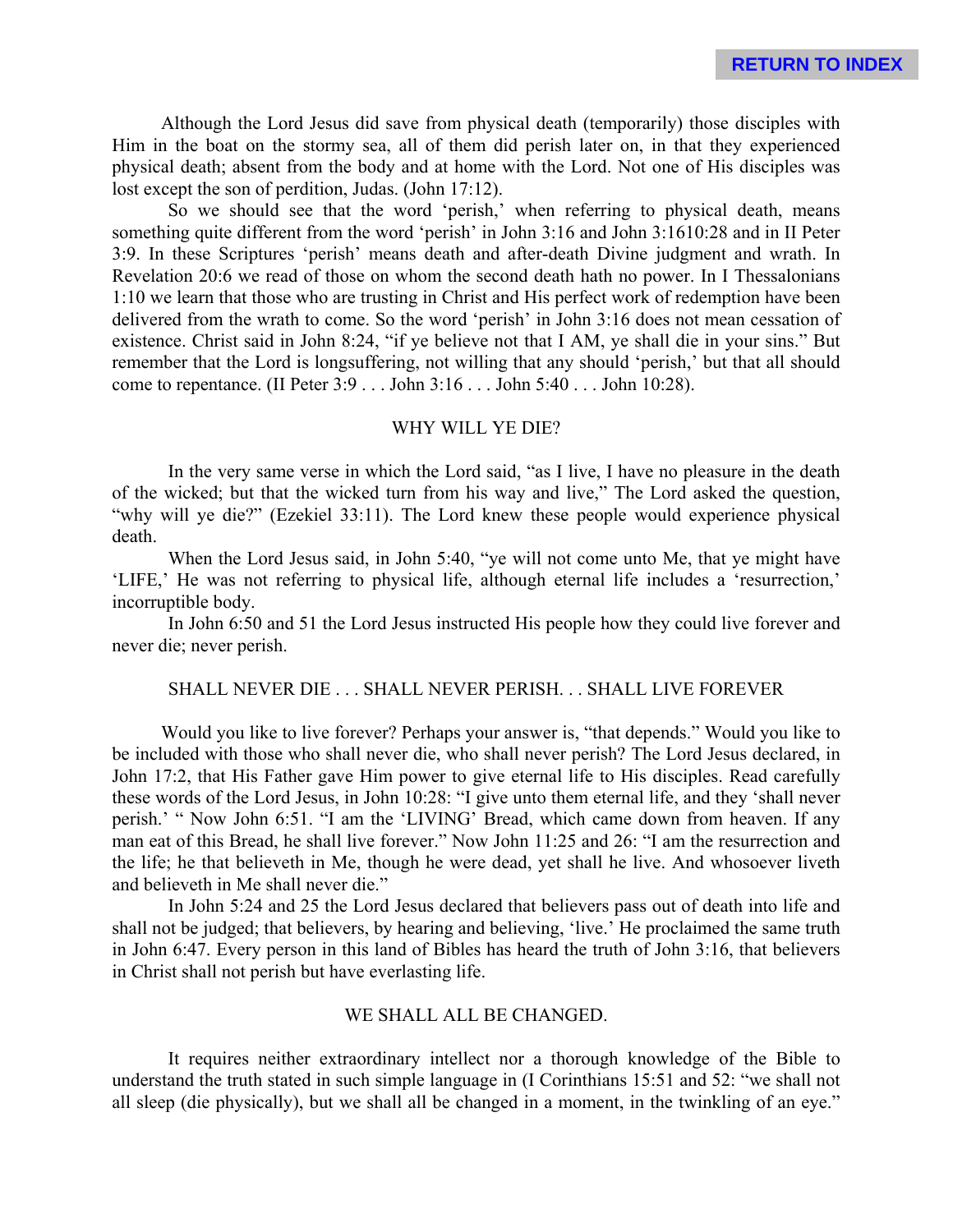Christians are here and now a 'changed' people. (II Corinthians 5:17). They will experience another great change.

Many saved, as well as unsaved, theologians and other church-members, do not believe that the same Lord Jesus, Who spent about thirty-four years on earth, Who went back to heaven by the way of Calvary's cross and Joseph's tomb and fifty days on earth in His resurrection body, is going to return to this earth to reign with His holy ones for one thousand years (a millennium). Those Christians, who do believe that Christ will return for such a reign, and that He must come before the beginning of the millennium, are called 'Premillenarians.'

Whether or not Christians are 'Premillenarians,' 'Postmillenarians' or 'Amillenarians,' every Christian who does not believe in the second coming of the Lord Jesus Christ is certainly ignorant of the plain teaching of the Word of God. The Holy Spirit does not want Christians to be ignorant of this glorious truth; the Christian's 'Blessed Hope.' (Titus 2:13 . . . I Thessalonians 4:13 to 18). "We know that when He (Christ) shall appear, we shall be like Him." (I John 3:2). "We look for the Saviour, the Lord Jesus Christ, Who shall change our vile body, that it may be fashioned like unto His glorious body." (Philippians 3:20 and 21). A great change.

Christians are said to be, here in this life on this earth, 'alive from the dead.' (Romans 6:13). In I Corinthians 15:22 and 23 those who are here on this earth and who will die physically before the Lord Jesus appears to redeem their bodies will be 'made alive' at His coming. Those who have been made alive here in this present life, and who are to remain alive physically until the Lord Jesus appears to redeem the bodies of His saints, will not experience physical death. "We shall not all sleep; but we shall all be changed." And what a change! However, only those who have been changed from 'dead sinners' to 'living saints' before they die or before the coming of Christ will experience the great change of I Corinthians 15:51 to 55.

Whether or not we refer to the coming of the Lord Jesus to cause the great change of I Corinthians 15:53, "this corruptible shall put on incorruption and this mortal put on immortality," as "THE RAPTURE OF THE CHURCH," we know that there will be no resurrection of the bodies of the Lord's redeemed ones, if the great event of I Corinthians 15:51 to 55 and I Thessalonians 4:13 to 17 does not take place. A Christianity without a resurrection of our bodies is not Bible Christianity, but a counterfeit.

As I am writing this message on the typewriter right now I stopped to read a letter just received from a splendid Christian woman. In it this request, "my brother is dying in a hospital in Chicago. Will you please call on him?" She added, "I was just getting ready to go more than a thousand miles to see him when my dear husband fell and broke his back." The husband and the brother are in a critical condition. The fact that the wife and husband are good Christians did not prevent the broken back. Many of the Lord's most faithful, spiritual saints are on sick beds at this time. Saints, as well as sinners, have corruptible bodies. Many of these saints are limbless or eyeless or bear in their bodies scars from burns or other injuries, which neither medical science nor 'MIND' science or the fervent prayers of righteous saints, with or without oil-anointing, will heal.

Some saints live to a good old age: some die much younger. This is true also concerning the unsaved. Saints can say with Saint John; "we know that we are of God, and the whole world lieth in wickedness (in the embrace of the evil one)." (I John 5:19). Those who are of God are 'living saints.' Those who are in the evil one are 'dead sinners.' The second coming of Christ will bring neither joy nor blessing to 'dead sinners' who have experienced physical death or who may be numbered with those who are alive when the Lord Jesus comes. At Christ's coming, according to II Thessalonians 1:7 to 10, 'dead sinners,' all who have rejected the grace of God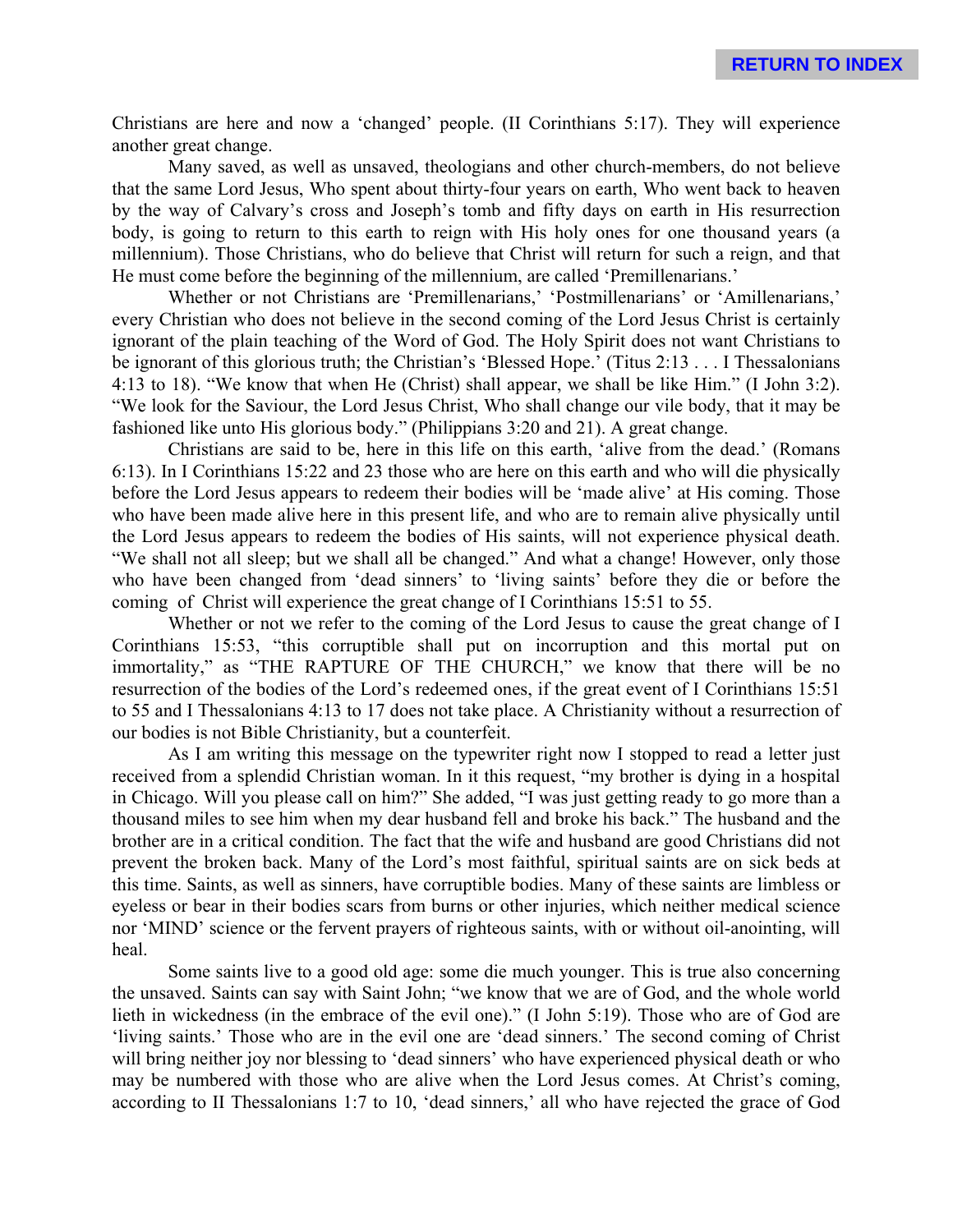and the Lord Jesus Christ and His redemptive work, will not be delivered from God's awful wrath. (I Thessalonians 1:9 and 10 . . . Hebrews 10:28 to 33).

# RECEIVING CHRIST FOR SALVATION AND FOR PHYSICAL HEALING

We read in I Timothy 2:4 to 6, that God will have all men to be saved; that Christ Jesus gave Himself a ransom for all. The Lord Jesus, by the grace of God, tasted death for every man (Hebrews 2:9). He bare our sins in His own body on the tree (I Peter 2:24). "By the which will we are sanctified through the offering of the body of Jesus Christ once for all." (Hebrews 10:10). If God will have all to be saved by faith in the One Mediator and His 'ransom' work, and inasmuch as Christ said, "him that cometh unto Me, I will in no wise cast out," we know that if this very day one million sinners would come by faith to Christ and Calvary and receive God's Son as Saviour, every single one of the one million would be saved from the penalty of sin, that is, from the after-death judgment.

But should one million sick, blind, lame, deformed and limbless consecrated Christians look to Christ and Calvary, in real faith, for physical healing, what percentage of them would be healed, and how long would the healing last? How many times could the same people be healed physically by faith in Christ and Calvary?

### THOSE HEALED LATER DIED

In Matthew 4:23, Matthew 8:16 and Luke 7:19 to 23 we read that the Lord Jesus healed all manner of sickness and disease; "he healed 'ALL' that were sick." The Lord Jesus thereby proved that He was the prophesied 'GOD' of Isaiah 35:3 to 6. This He proved by raising Jairus, the widow of Nain's son and Lazarus from the dead. Peter and Paul, by the power of the Holy Spirit, healed all manner of sickness and disease. (Acts 5:11 to 16 . . . Acts 19:11 and 12 and Romans 15:18 to 22). Peter raised Dorcas from the dead. Paul raised Eutychus from the dead.

Later on all of the sick people and all of those raised from the dead by the Lord Jesus and Peter and Paul died and their bodies went to corruption, to await the wonderful, glorious moment of I Corinthians 15:51 and 52. And all the Christians who are alive and remain until the coming of the Lord Jesus from heaven (I Corinthians 1:7) will be caught up with the Christians who are now absent from their bodies, all in incorruptible bodies; "and so shall we ever be with the Lord." (I Thessalonians 4:13 to 18).

This is why Paul was directed by the Holy Spirit to write: "We shall not all sleep."

Job did not know the truth of I Corinthians 15:51, concerning saved people who will not experience physical death, at the time he asked and answered a most interesting question, "if a man die, shall he live again?" (Job 14:14). Job's answer, "And though, after my skin, worms destroy this body, yet in my flesh shall I see God, Whom mine eyes shall behold." (Job 19:25 to 27). The Lord Jesus, Who raised dead Lazarus to life, said, "the hour is coming in the which all that are in the graves shall hear His voice, and shall come forth." (John 5:28 and 29). This statement of the Lord Jesus should be studied in the light of I Thessalonians 4:13 to 18, "the dead in Christ shall rise first, then we who are alive and remain shall be caught up together with them in the clouds." So all Christians shall not die; but all Christians shall be changed. This corruptible will put on incorruption. (I Corinthians 15: 51 to 55).

## SENSATIONAL NEWS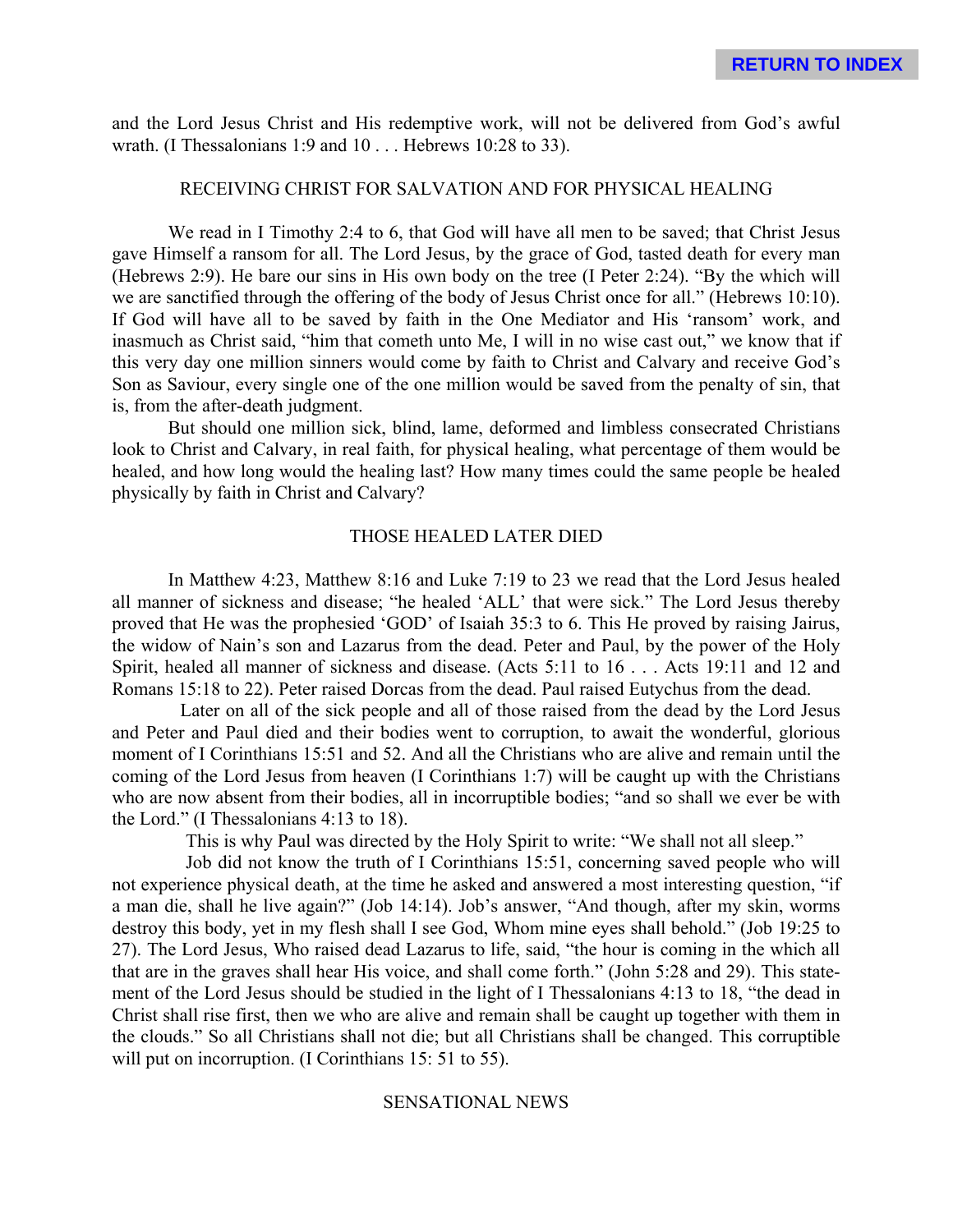## THE MYSTERIOUS, MIRACULOUS, SUDDEN DISAPPEARANCE OF A 365 YEAR OLD MAN

This 365 year old man had a unique experience. First of all he was born when his father was 162 years old. Then the man who miraculously disappeared was the father of a son who lived to the ripe old age of 969 years. This man, who outlived any and every other man who ever lived on this earth, was 300 years old when his father miraculously disappeared. All that we have stated is recorded in Genesis 5:21 to 27.

Just imagine hearing some radio newscaster say today, "we interrupt this program to bring you this special bulletin." "A 365 year old man suddenly and mysteriously disappeared." "He did not die." "It is reported that he went to heaven, body, soul and spirit, in a moment in the twinkling of an eye."

If the newscaster had broadcast, or the newspaper publisher had published, this sensational news at the time it happened, in the language of the Bible, this would have been their report: "Enoch walked with God: and he was not; for God took him." (Genesis 5:24). "By faith Enoch was translated that he should not see death; and was not found, because God had translated him. Before his translation he had this testimony, that he pleased God." (Hebrews 1:5). "Enoch prophesied saying, behold the Lord cometh with ten thousands of His holy ones, to execute judgment upon all that are ungodly of all their ungodly deeds, which they have ungodly committed" (Jude 14 and 15).

We have no record as to Enoch's physical condition at the time he went to be with God. We do not know how many of our present day diseases he had suffered before he was translated. Surely there was abounding sin, and there were plenty of sinners all around him in those antediluvian days, which ended with the destruction of all flesh not in Noah's ark. (Genesis 6:5 to 8 and Genesis 7:22 to 24.) We can well imagine that Enoch suffered persecution for righteousness sake, as he walked with God while the great multitude around him were walking according to the course of this world.

The Lord Jesus foretold some more wicked days on this earth, which will be like the days of Noah, and that only His shortening of those days would keep all flesh from being destroyed again (Matthew 24:22 and 37). Enoch knew what he was talking about when he foretold evil days and Divine judgment. It behooves every one of us to believe that we have a more sure Word of Prophecy whereunto we do well that we take heed (II Peter 1:19). According to this more sure Word, there are to be some events on this earth worse than wars, famines, pestilences and earthquakes (Revelation 6).

## HOW WOULD YOU LIKE AN 'ENOCH' EXPERIENCE?

If Christianity could guarantee to any and all persons who will sign-up that they can and will live 365 years and then be taken by God without going to death and the grave, millions would sign up. Many of them, if not most of them, would balk when told that they must walk with God, well-pleasing to Him in a life of faith and faithful service, and suffer for His Name's sake, in order to live 365 years and leave this earth for heaven without dying. Would you sign up?

Some of the Christians mentioned in I Thessalonians 4:13 to 18 are to have an experience somewhat like that of Enoch's, although they will not live 365 years or 165. They might receive special blessing and live to be 65 or a few more years. These several verses refer to three classes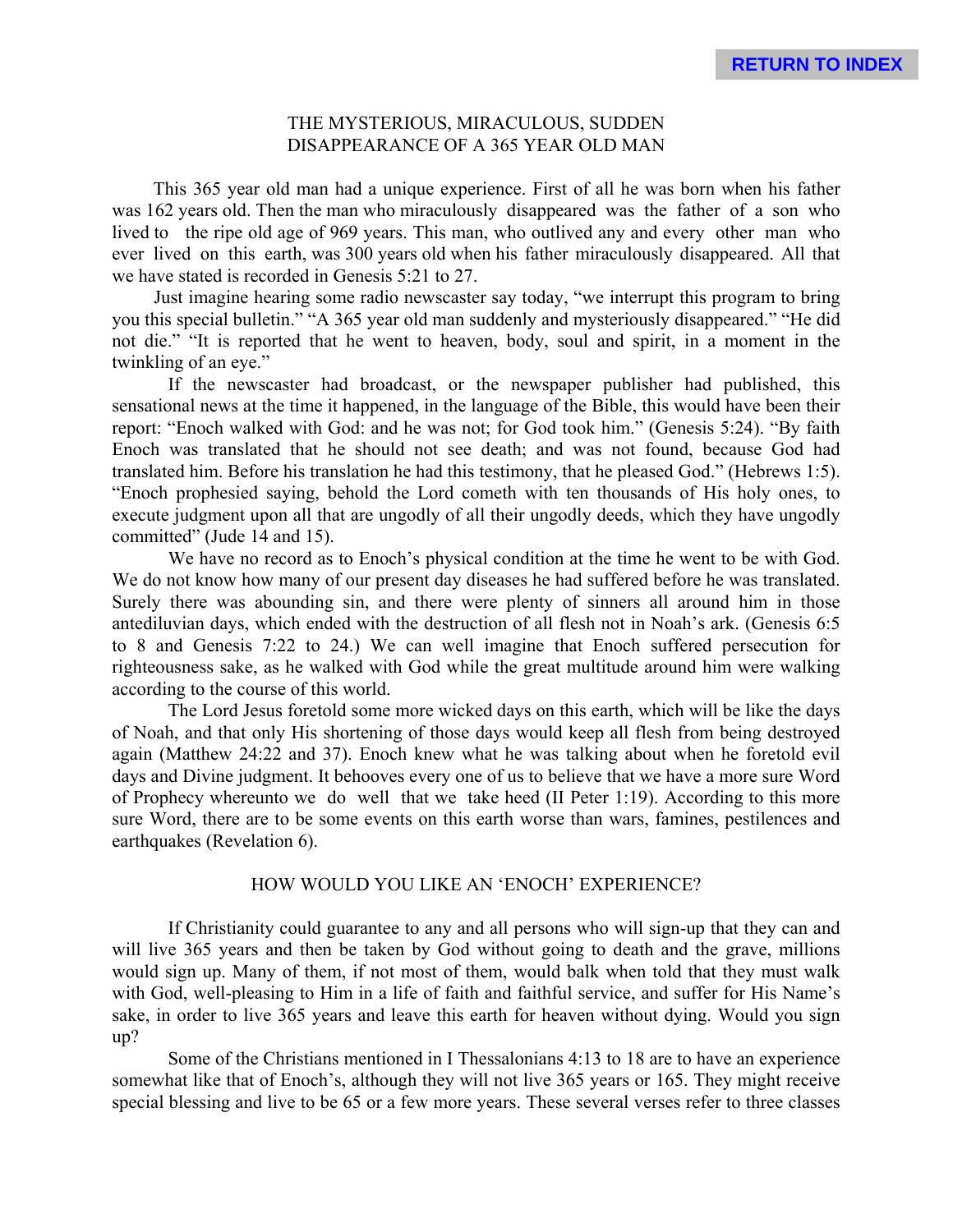or groups of people, "those who have no hope," referring to those who have died without faith in Christ and His perfect redemptive work, "Christians (saints) whose bodies have gone to corruption," and "Christians (saints) who are to be on this earth alive physically when the glorious moment of I Corinthians 15:51 to 51 takes place."

Christians cannot say just now with certainty concerning this present generation: "WE SHALL NOT ALL DIE"; but they can say. "WE MAY NOT ALL DIE."

Enoch found the perfect, permanent cure for sin, sickness and death. When the Lord Jesus shall suddenly appear to redeem the bodies of His saints, they will find the permanent cure.

Why did the Lord say, "I would not have you ignorant of the, truth of I Thessalonians 4:14 to 18 and Romans 11:25 and 26"? Because He knew that most of the Christians would not only be ignorant of these wonderful, blessed, glorious events, but they obviously would prefer this inexcusable ignorance.

Our saved and unsaved newscasters are telling us repeatedly that if and when the next war takes place members of the human race will die several million at a time; that there will be mass destruction and death. Do you know of anything that will put an end to such wholesale slaughter or even the retail deaths, other than the coming of Christ? In His time He will show Who is the blessed and only Potentate, the King of kings, and Lord of lords, Who only hath immortality, dwelling in the light which no man can approach unto, Whom no man hath seen, nor can see. To Whom be honour and power everlasting. Amen. (I Timothy 6: 14 to 16).

## THE MAN GOD KILLED AND THE MAN GOD BURIED

In the seventeenth chapter of Matthew we have the Divine Record of the transfiguration of Christ on the mount. With Christ were three apostles, who saw the transfigured Christ and with Him Elijah and Moses. One of these apostles, Peter, in II Peter 1:16 to 18, in referring to this transfiguration, called it the power and coming of our Lord Jesus Christ.

We read in II Kings 2:11 that Elijah, in a whirlwind, went up into heaven. Like Enoch, Elijah found the permanent cure for any and all physical afflictions. The man, whom God buried, was on that mount of transfiguration with Christ and Elijah. Hear the record in Deuteronomy 34:5 to 12: "Moses, the servant of the Lord, died there in Moab. And He (the Lord) buried him; but no man knoweth of his sepulchre unto this day. Moses was 120 years old when he died: his eye was not dim, nor his natural force abated. And there arose not a prophet since in Israel like unto Moses."

We would not judge from the Record that Moses died from 'old age,' or that Moses was sick unto death at the time he died in the right place at the right time. Perhaps, Moses was disappointed that he was not permitted to enter into the Promised Land with the other Israelites.

We learn in Jude 9 that the devil and Michael had quite an argument concerning the body of Moses. After we read Genesis 3:14 to 16 and Hebrews 2:14 and 15, and know that Moses died and was buried and then appeared in the land of the Jews with Elijah and Christ, before Christ died, was buried and became the first-fruits of them that slept (I Corinthians 15:2 to 4 and I Corinthians 15:20), we will better understand why Satan contended for the body of Moses.

Every Christian should also understand the meaning of I Corinthians 5:5, concerning carnal, sinning Christians, "deliver such an one unto Satan, for the destruction of the flesh, that the spirit may be saved in the day of the Lord Jesus."

### THE MAN AND THE MEN THAT GOD KILLED.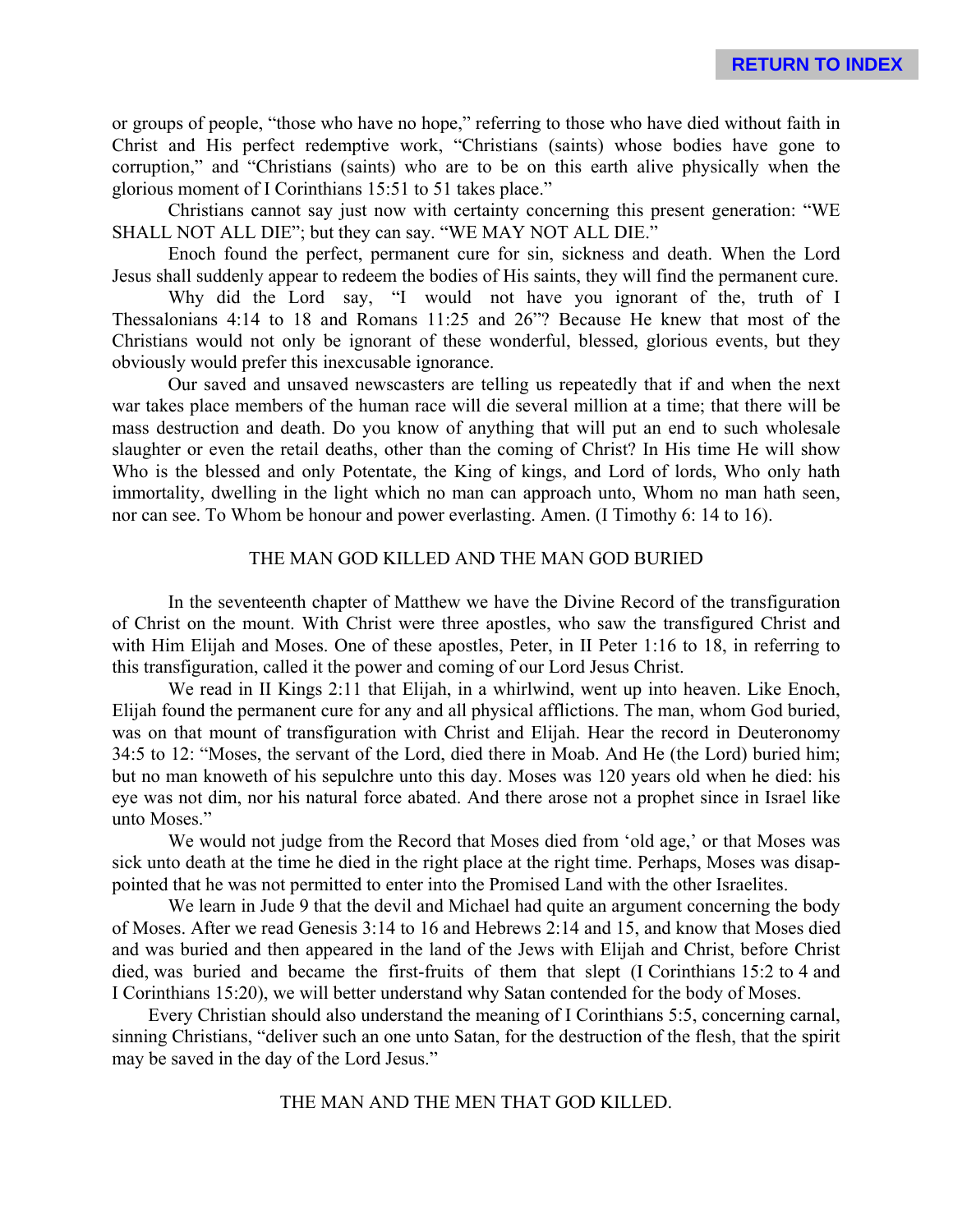We refer in this message to the death of Herod, whom the Angel of the Lord smote. In II Samuel 6:7 we read, "the anger of the Lord was kindled against Uzzah; and God smote him there for his error." Ananias and Sapphira were smitten with death, because of their error. Sodom and Gomorrah were destroyed with fire and brimstone, because of the many errors of the inhabitants of those cities. Pharaoh and his mighty army were buried in the Red Sea, because of their contempt for God and their sins against God's people and God's plan. (Exodus 14:27). The Lord did this work of destruction, as 'a man of war.' (Exodus 15:3 and 4).

The Lord did some wholesale slaying in the days of Noah, after He said "I will destroy man whom I have created from the face of the earth." (Genesis 6:7 and 7:21). There are times when God becomes very angry.

When we learn in the Bible that God is the unsparing God of all grace (II Peter 2:4 to 9) and I Peter 5:10), let us never forget that He spared not His own Son, But delivered Him up for us all (Romans 8:32), so that He might be both just and merciful and that He might justify the ungodly by His infinite grace. (Romans 3:24 to 28).

Think of the meaning of the word 'PERISH' in John 3:16, in II Peter 3:9 and in Luke 13:3. "How shall we escape, if we neglect so great salvation?" (Hebrews 2:2 to 6).

## BETTER FOR JUDAS, IF HE HAD NOT BEEN BORN

The Lord Jesus said concerning Judas who betrayed Him: "good were it for that man, if he had not been born." (Mark 14:21). With this we all are agreed. There are about fifteen men in their death-cells here in Chicago at this time waiting the day of their execution. Concerning these men under sentence of death, we all agree that it would have been better for them, had they never been born, 'unless.' We say 'unless.' Unless their great sin of murder causes some, or all of them, to realize what great sinners they are in the eyes of the human judges and of their awful crime and guilt in the presence of God; and then hearing and believing that where sin abounded, grace did much more abound, they with penitent hearts receive the Lord Jesus Christ, as did the thief on the cross and let the God of all grace save them. How many have thanked God for their prison sentences because in the prison they were saved by the infinite grace of God and by faith in the precious shed blood of God's Spotless Lamb.

# WAS THE WRITER OF ECCLESIASTES PESSIMISTIC?

The wise man, who wrote Ecclesiastes, said in Ecclesiastes 4:2 and 3: "I praised the dead which are already dead more than the living which are yet alive . . . Yea, better is he than both they, who hath not yet been, who hath not seen the evil work that is done under the sun." Perhaps the majority of church-members do not believe the truth of Revelation 21:8, that unbelievers will be sentenced to the same awful, terrible punishment that awaits the murderers and idolaters. But every regenerated believer, who submits to the teaching of God's Word and to the guidance of the Holy Spirit, believes the truth of Revelation 21:8 and of Hebrews 10:28 to 33, that all who reject God's grace and God's Son and His precious shed blood will fall into the hands of the living God, Who says, "this is a fearful thing" "vengeance is mine."

It would have been far better, so far as at least seventy percent of the people on this earth, and more than fifty percent of the people in the United States, if they had never been born into this world. God is still saying, "as I live, I have no pleasure in the death of the wicked; why will ye